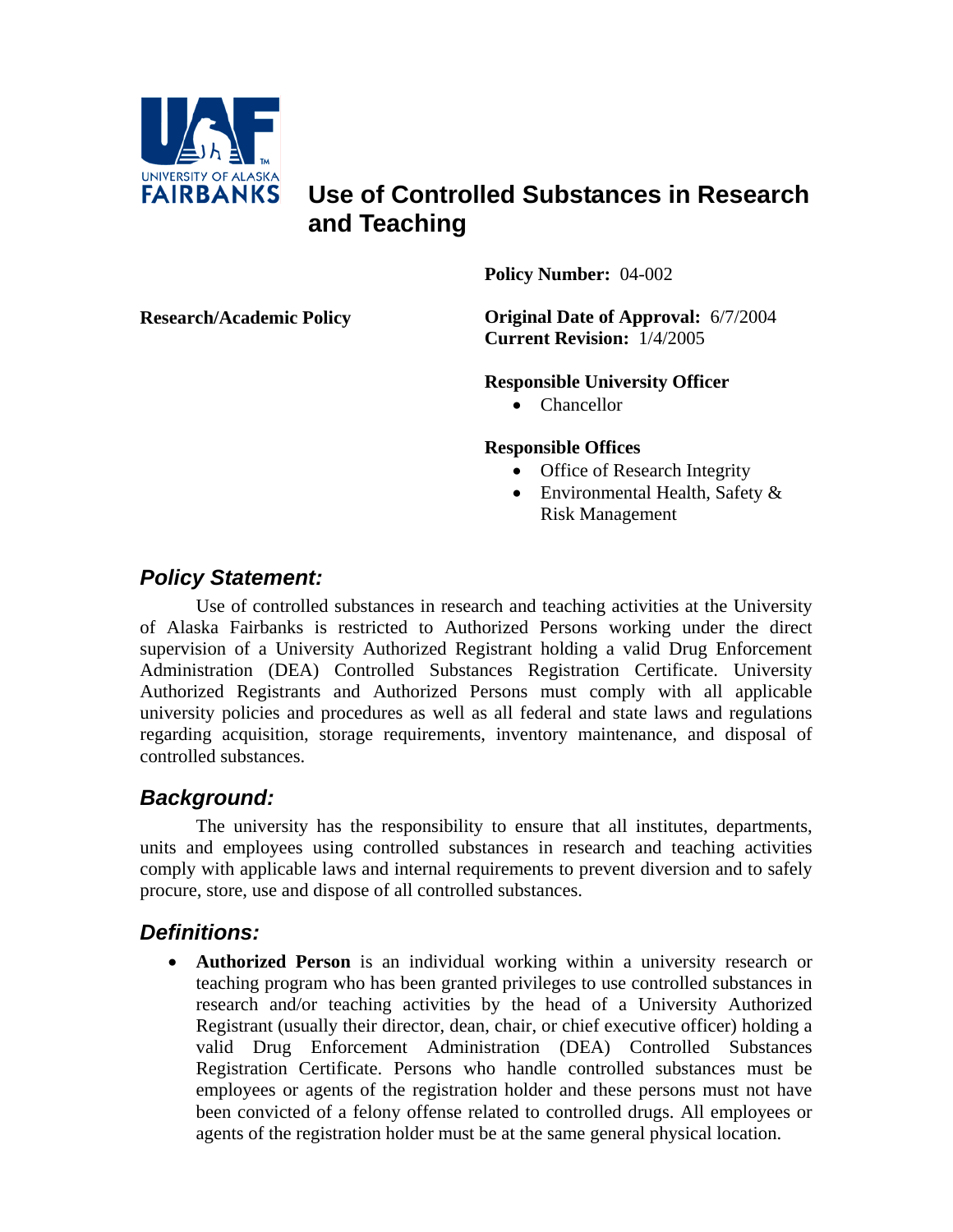- **Controlled substance** has the meaning given in section 802(6) of Title 21, United States Code (U.S.C.). *The term ''controlled substance'' means a drug or other substance, or immediate precursor, included in schedule I, II, III, IV, or V of part B of this subchapter. The term does not include distilled spirits, wine, malt beverages, or tobacco, as those terms are defined or used in subtitle E of the Internal Revenue Code of 1986.*
- **DEA Controlled Substances Registration Certificate** allows the holder to utilize controlled substances as specified by the certificate issued by the Drug Enforcement Administration. The holder of the certificate is accountable to the regulations set forth in 21CFR1300-end. A copy of every DEA Controlled Substances Registration Certificate used for research and teaching at UAF must be filed with the Office of Research Integrity.
- **Department of Environmental Health, Safety and Risk Management (EHS&RM)** refers to the University of Alaska Fairbanks Department of Environmental Health, Safety and Risk Management. This department oversees the University's chemical hygiene plan.
- **Disposal** refers to disposal of controlled substances that are in the original container or original form and that are outdated, surplus or no longer intended for use. Disposal also refers to waste material containing small quantities of controlled substances or waste containing controlled substances adulterated through use.
- **Drug Enforcement Administration (DEA)** is the section of the United States Department of Justice that establishes regulations for the handling and use of controlled substances.
- **Office of Research Integrity (ORI)** is office responsible for ensuring compliance of University of Alaska Fairbanks personnel with internal policies and with local, state and federal regulations governing the conduct of research.
- **UAF Quality Improvement Program** is administered by the UAF Office of Research Integrity. As part of this program, routine surveys and internal assessments are conducted in all research laboratories and animal facilities where controlled substances are maintained. The primary purpose is to ensure knowledgeable use of these substances, adequate security, and proper record keeping.
- **University Authorized Registrant** is a University Institute, Department, or Unit that has been authorized by the UAF Office of Research Integrity to obtain a *DEA Controlled Substances Registration Certificate*. The head of the University Authorized Registrant (usually a director, dean, chair, or chief executive officer) is the person responsible to ensure compliance with university policy, procedures, and federal regulations. An individual may not become a University Authorized Registrant unless prior written approval has been granted by the Chancellor or formally designated senior administrator.

### *Responsibilities:*

In order to comply with 21CFR1300-end, the United States Drug Enforcement Administration (DEA) requires that all applications from the University of Alaska Fairbanks for *Controlled Substances Registration Certificates* be in the name of an institute, department, or unit. Registrations are non-transferable and remain with the institute, department, or unit. The director, dean, chair, chief executive officer, or other unit supervising official (permanent, acting, or interim) of the University Authorized